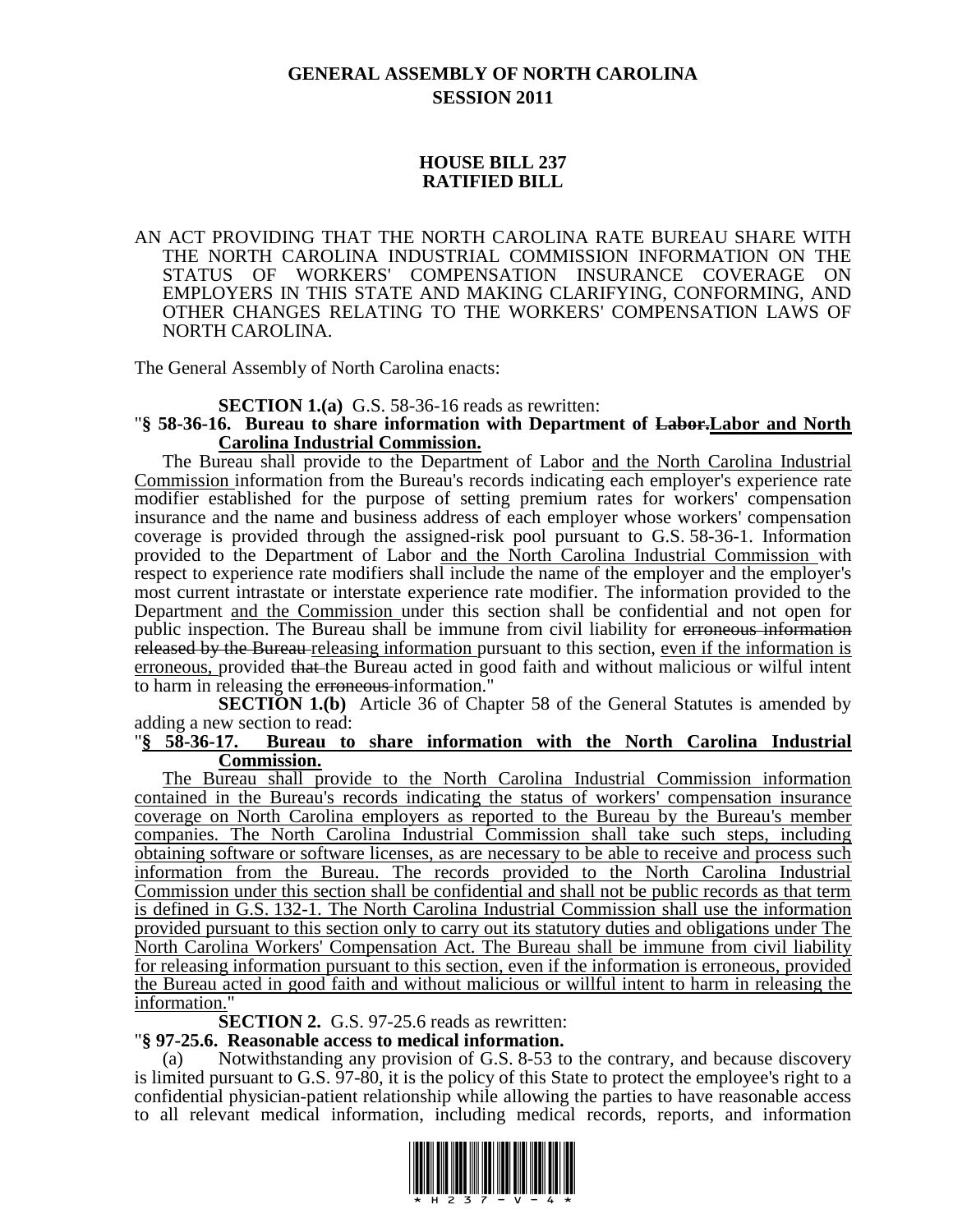necessary to the fair and swift administration and resolution of workers' compensation claims, while limiting unnecessary communications with and administrative requests to health care providers.

(b) As used in this section, "relevant medical information" means any medical record, report, or information that is: is any of the following:

- (1) restricted Restricted to the particular evaluation, diagnosis, or treatment of the injury or disease for which compensation, including medical compensation, is sought;sought.
- (2) reasonably Reasonably related to the injury or disease for which the employee claims compensation; or compensation.
- (3) related Related to an assessment of the employee's ability to return to work as a result of the particular injury or disease.

(c) Relevant medical information shall be requested and provided subject to the following provisions:

- (1) Medical records. An employer is entitled, without the express authorization of the employee, to obtain the employee's medical records containing relevant medical information from the employee's health care providers. In a claim in which the employer is not paying medical compensation to a health care provider from whom the medical records are sought, or in a claim denied pursuant to G.S. 97-18(c), the employer shall provide the employee with contemporaneous written notice of the request for medical records. The Upon the request of the employee, the employer shall provide the employee with a copy of any records received in response to this request within 30 days of its receipt by the employer.
- (2) Written communications with health care providers. An employer may communicate with the employee's authorized health care provider in writing, without the express authorization of the employee, to obtain relevant medical information not available in the employee's medical records. The employer shall provide the employee with contemporaneous written notice of the written communication. The employer may request the following additional information:
	- a. The diagnosis of the employee's condition; condition.
	- b. The appropriate course of treatment; treatment.
	- c. The anticipated time that the employee will be out of work; work.
	- d. The relationship, if any, of the employee's condition to the employment; employment.
	- e. Work restrictions resulting from the condition;condition, including whether the employee is able to return to the employee's employment with the employer of injury as provided in an attached job description.
	- f. The kind of work for which the employee may be eligible-eligible.
	- g. The anticipated time the employee will be restricted; andrestricted.
	- h. Any permanent impairment as a result of the condition.

The employer shall provide a copy of the health care provider's response to the employee within 10 business days of its receipt by the employer.

- (3) Oral communications with health care providers. An employer may communicate with the employee's authorized health care provider by oral communication to obtain relevant medical information not contained in the employee's medical records, not available through written communication, and not otherwise available to the employer, subject to the following:
	- a. The employer must give the employee prior notice of the purpose of the intended oral communication and an opportunity for the employee to participate in the oral communication at a mutually convenient time for the employer, employee, and health care provider.
	- b. The employer shall provide the employee with a summary of the communication with the health care provider within 10 business days of any oral communication in which the employee did not participate.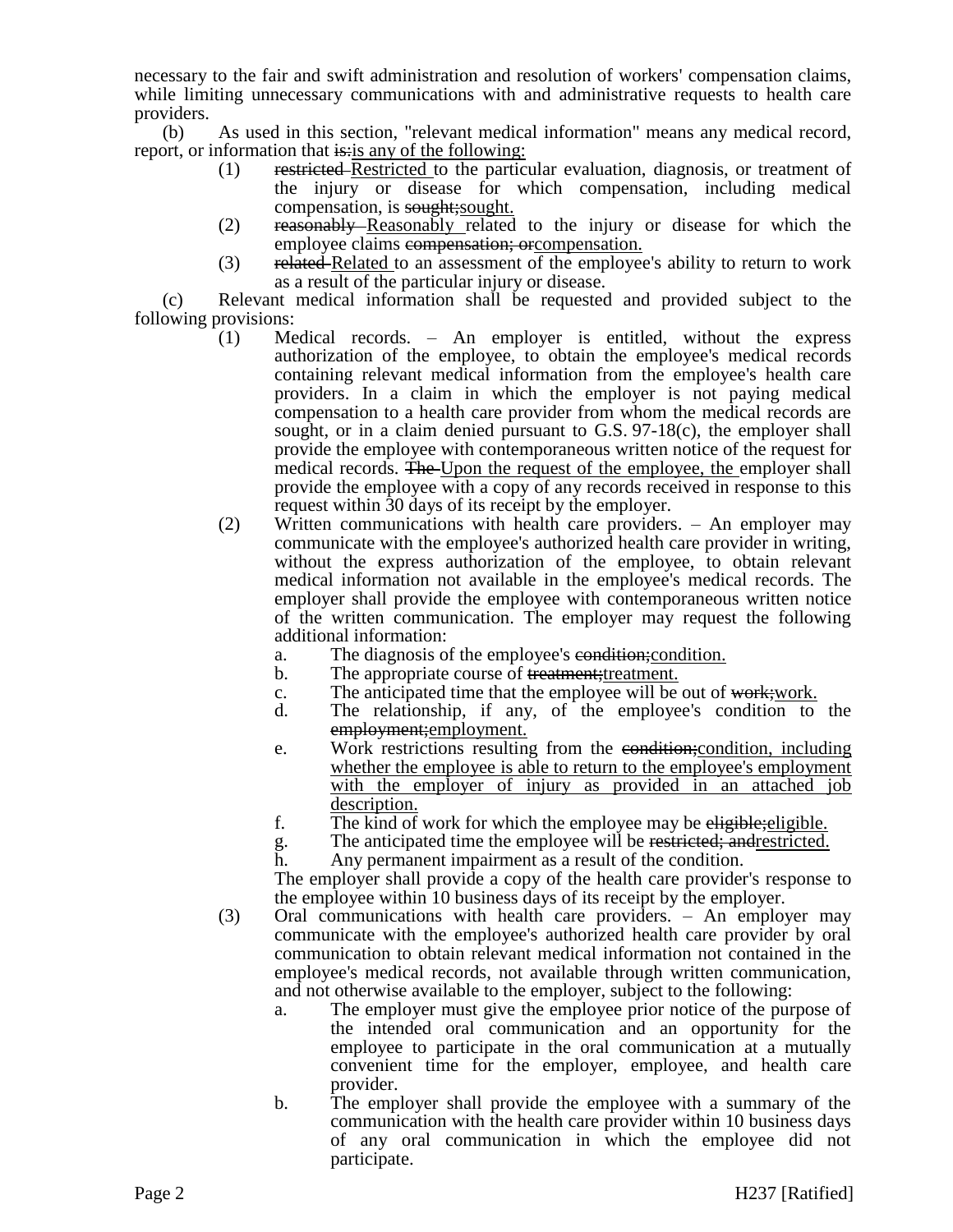(d) Additional Information Submitted by the Employer. – Notwithstanding subsection (c) of this section, an employer may submit additional relevant medical information not already contained in the employee's medical records to the employee's authorized health care provider and may communicate in writing with the health care provider about the additional information in accordance with the following procedure:

- (1) The employer shall first notify the employee in writing that the employer intends to communicate additional information about the employee to the employee's health care provider. The notice shall include the employer's proposed written communication to the health care provider and the additional information to be submitted.
- (2) The employee shall have 10 business days from the postmark or verifiable facsimile or electronic mail either to consent or object to the employer's proposed written communication.
- (3) Upon consent of the employee or in the absence of the employee's timely response, objection, the employer may submit the additional information directly to the health care provider.
- (4) Upon making a timely objection, the employee may request a protective order to prevent the written communication, in which case the employer shall refrain from communicating with the health care provider until the Commission has ruled upon the employee's request. If the employee does not file with the Industrial Commission a request for a protective order within the time period set forth in subdivision (2) of subsection (d) of this section, the employer may submit the additional information directly to the health care provider. In deciding whether to allow the submission of additional information to the health care provider, in part or in whole, the Commission shall determine whether the proposed written communication and additional information are pertinent to and necessary for the fair and swift administration and resolution of the workers' compensation claim and whether there is an alternative method to discover the information. If the Industrial Commission determines that any party has acted unreasonably by initiating or objecting to the submission of additional information to the health care provider, the Commission may assess costs associated with any proceeding, including reasonable attorneys' fees and deposition costs, against the offending party.

(e) Any medical records or reports that reflect evaluation, diagnosis, or treatment of the particular injury or disease for which compensation is sought or are reasonably related to the injury or disease for which the employee seeks compensation that are in the possession of a party shall be furnished to the requesting party by the opposing party when requested in writing, except for records or reports generated by a retained expert.

(f) Upon motion by an employee or the health care provider from whom medical records, reports, or information are sought, or with whom oral communication is sought, or upon its own motion, for good cause shown, the Commission may make any order which justice requires to protect an employee, health care provider, or other person from unreasonable annoyance, embarrassment, oppression, or undue burden or expense.

(g) Other forms of communication with a health care provider may be authorized by any of the following:

- (1) A valid written authorization voluntarily given and signed by the employee.
- (2) An agreement of the parties.
- (3) An order of the Industrial Commission issued upon a showing that the information sought is necessary for the administration of the employee's claim and is not otherwise reasonably obtainable under this section.section or through other discovery authorized by the rules of the Commission.

(h) The employer may communicate with the health care provider to request medical bills or a response to a pending written request, or about nonsubstantive administrative matters without the express authorization of the employee.

The Commission shall establish annually an appropriate medical fee to compensate health care providers for time spent communicating with the employer or employee. Each party shall bear its own costs for said communication.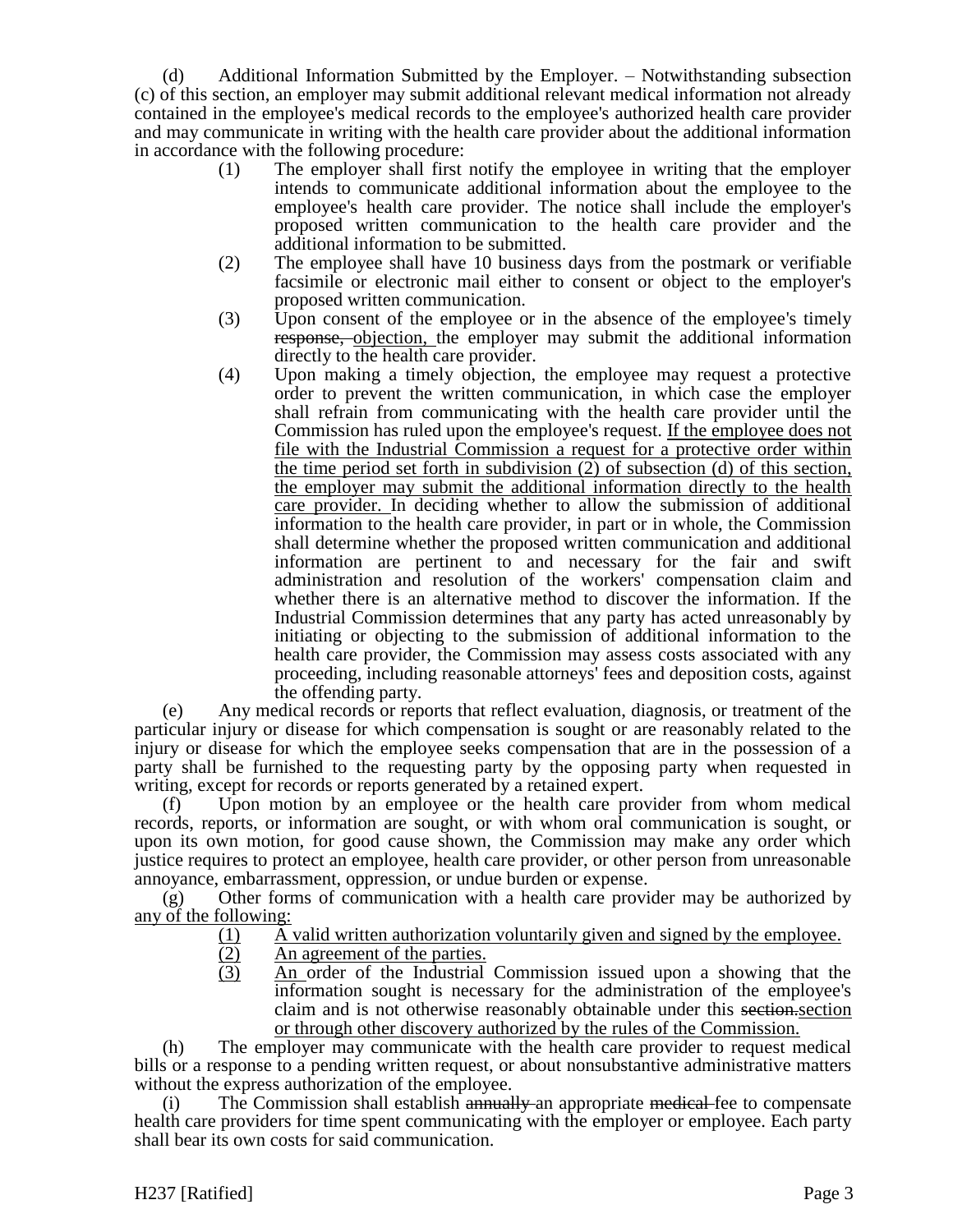(j) No cause of action shall arise and no health care provider shall incur any liability as a result of the release of medical records, reports, or information pursuant to this Article.

(k) For purposes of this section, the term "employer" means the employer, the employer's attorney, and the employer's insurance carrier or third-party administrator; and the term "employee" means the employee, legally appointed guardian, or any attorney representing the employee."

#### **SECTION 3.** G.S. 97-26 reads as rewritten:

# "**§ 97-26. Fees allowed for medical treatment; malpractice of physician.**

Fee Schedule. – The Commission shall adopt by rule a schedule of maximum fees for medical compensation, except as provided in subsection (b) of this section, and shall periodically review the schedule and make revisions pursuant to the provisions of this Article.revisions.

The fees adopted by the Commission in its schedule shall be adequate to ensure that (i) injured workers are provided the standard of services and care intended by this Chapter, (ii) providers are reimbursed reasonable fees for providing these services, and (iii) medical costs are adequately contained.

Prior to adoption of a fee schedule, the Commission shall publish notice of its intent to adopt the schedule in the North Carolina Register and hold a public hearing. The published notice shall include the location, date and time of the public hearing, the proposed effective date of the fee schedule, the period of time during which the Commission will receive written comments on the proposed schedule, and the person to whom comments and questions should be directed. In addition to publication in the North Carolina Register, the notice may be mailed to parties who have requested notice of the fee schedule hearing. The public hearing shall be held no earlier than 15 days after the publication of the notice. The Commission shall receive written comments for at least 30 days or until the date of the public hearing, whichever is later, after which the Commission may adopt the fee schedule.

The Commission may consider any and all reimbursement systems and plans in establishing its fee schedule, including, but not limited to, the State Health Plan for Teachers and State Employees (hereinafter, "State Plan"), Blue Cross and Blue Shield, and any other private or governmental plans. The Commission may also consider any and all reimbursement methodologies, including, but not limited to, the use of current procedural terminology ("CPT") codes, diagnostic-related groupings ("DRGs"), per diem rates, capitated payments, and resource-based relative-value system ("RBRVS") payments. The Commission may consider statewide fee averages, geographical and community variations in provider costs, and any other factors affecting provider costs.

An appeal from a decision of the Commission establishing a fee schedule, by any party aggrieved thereby, shall be to the North Carolina Court of Appeals. The decision of the Commission shall be affirmed if supported by substantial evidence. For the purposes of the appeal, the Commission is a party.

(b) Hospital Fees. – Each hospital subject to the provisions of this subsection shall be reimbursed the amount provided for in this subsection unless it has agreed under contract with the insurer, managed care organization, employer (or other payor obligated to reimburse for inpatient hospital services rendered under this Chapter) to accept a different amount or reimbursement methodology.

Except as otherwise provided herein, payment for medical treatment and services rendered to workers' compensation patients by a hospital shall be a reasonable fee determined by the Commission. Commission and adopted by rule. Effective September 16, 2001, through June 30, 2002, the fee shall be the following amount unless the Commission adopts a different fee schedule in accordance with the provisions of this section:

- (1) For inpatient hospital services, the amount that the hospital would have received for those services as of June 30, 2001. The payment shall not be more than a maximum of one hundred percent (100%) of the hospital's itemized charges as shown on the UB-92 claim form nor less than the minimum percentage for payment of inpatient DRG claims that was in effect as of June 30, 2001.
- (2) For outpatient hospital services and any other services that were reimbursed as a discount off of charges under the State Plan as of June 30, 2001, the amount calculated by the Commission as a percentage of the hospital charges for such services. The percentage applicable to each hospital shall be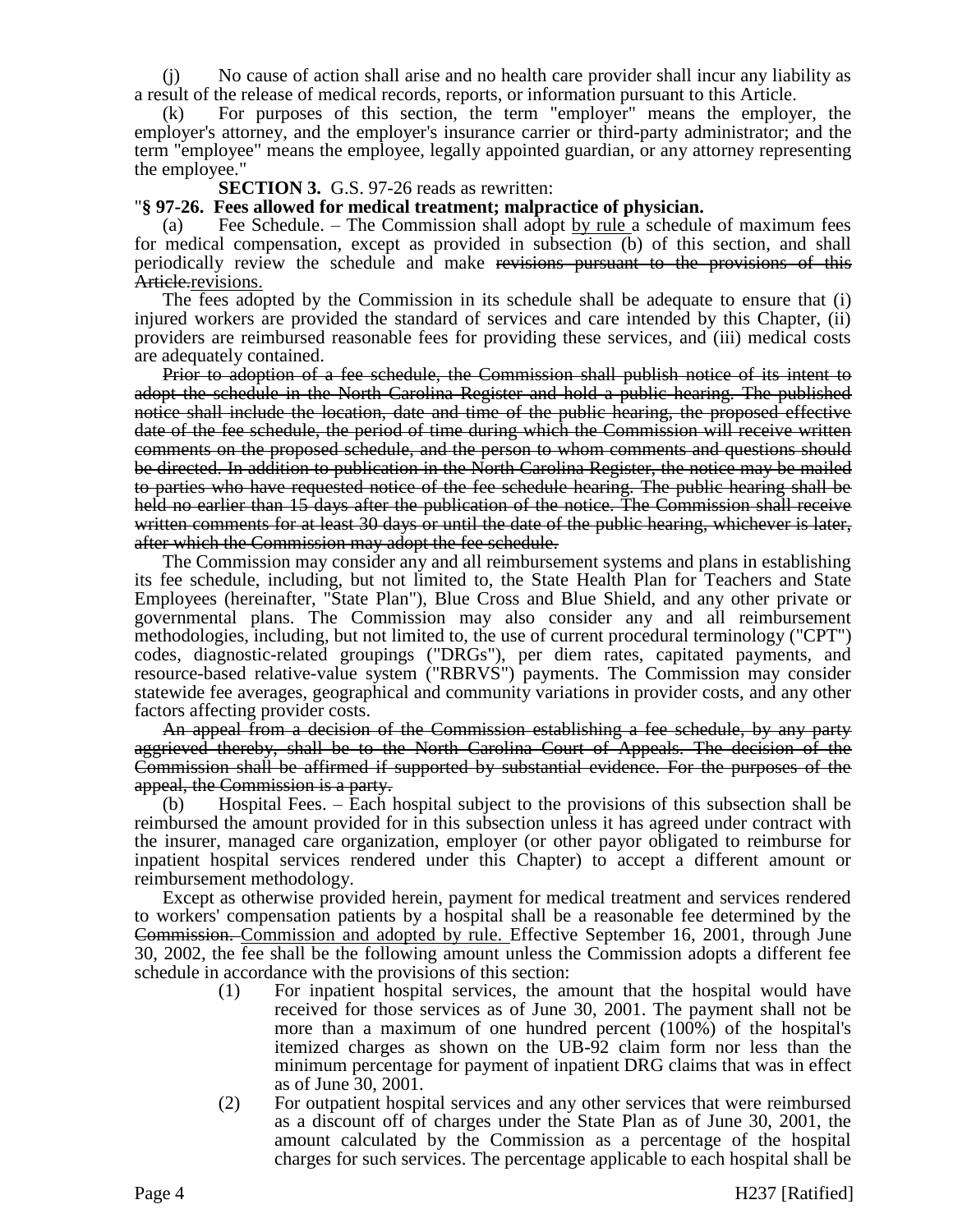the percentage used by the Commission to determine outpatient rates for each hospital as of June 30, 2001.

(3) For any other services, a reasonable fee as determined by the Industrial Commission.

Notwithstanding any other provisions of law, the Commission's determination of payment rates under this subsection shall:

- (1) Comply with the procedures for adoption of a fee schedule established in  $G.S. 97-26(a)$ ;
- $(2)$  Include publication of the proposed payment rate, and a summary of the data and calculations on which the rate is based at least 90 days before the proposed effective date;
- $(3)$  Be subject to the declaratory ruling provisions of G.S. 150B-4; and
- (4) Be deemed to constitute a final permanent rule under Article 2A of Chapter 150B for purposes of judicial review under Article 4 of that Chapter.

The explanation of the fee schedule change that is published pursuant to G.S.  $150B-21.2(c)(2)$  shall include a summary of the data and calculations on which the fee schedule rate is based.

A hospital's itemized charges on the UB-92 claim form for workers' compensation services shall be the same as itemized charges for like services for all other payers.

(c) Maximum Reimbursement for Providers Under Subsection (a). – Each health care provider subject to the provisions of subsection (a) of this section shall be reimbursed the amount specified under the fee schedule unless the provider has agreed under contract with the insurer or managed care organization to accept a different amount or reimbursement methodology. In any instance in which neither the fee schedule nor a contractual fee applies, the maximum reimbursement to which a provider under subsection (a) is entitled under this Article is the usual, customary, and reasonable charge for the service or treatment rendered. In no event shall a provider under subsection (a) charge more than its usual fee for the service or treatment rendered.

(d) Information to Commission. – Each health care provider seeking reimbursement for medical compensation under this Article shall provide the Commission information requested by the Commission for the development of fee schedules and the determination of appropriate reimbursement.

(e) When Charges Submitted. – Health care providers shall submit charges to the insurer or managed care organization within 30 days of treatment, within 30 days after the end of the month during which multiple treatments were provided, or within such other reasonable period of time as allowed by the Commission. If an insurer or managed care organization disputes a portion of a health care provider's bill, it shall pay the uncontested portion of the bill and shall resolve disputes regarding the balance of the charges in accordance with this Article or its contractual arrangement.

(f) Repeating Diagnostic Tests. – A health care provider shall not authorize a diagnostic test previously conducted by another provider, unless the health care provider has reasonable grounds to believe a change in patient condition may have occurred or the quality of the prior test is doubted. The Commission may adopt rules establishing reasonable requirements for reports and records to be made available to other health care providers to prevent unnecessary duplication of tests and examinations. A health care provider that violates this subsection shall not be reimbursed for the costs associated with administering or analyzing the test.

(g) Direct Reimbursement. – The Commission may adopt rules to allow insurers and managed care organizations to review and reimburse charges for medical compensation without submitting the charges to the Commission for review and approval.

(g1) Administrative Simplification. – The applicable administrative standards for code sets, identifiers, formats, and electronic transactions to be used in processing electronic medical bills under this Article shall comply with 45 C.F.R. § 162. The Commission shall adopt rules to require electronic medical billing and payment processes, to standardize the necessary medical documentation for billing adjudication, to provide for effective dates and compliance, and for further implementation of this subsection.

(h) Malpractice. – The employer shall not be liable in damages for malpractice by a physician or surgeon furnished by him pursuant to the provisions of this section, but the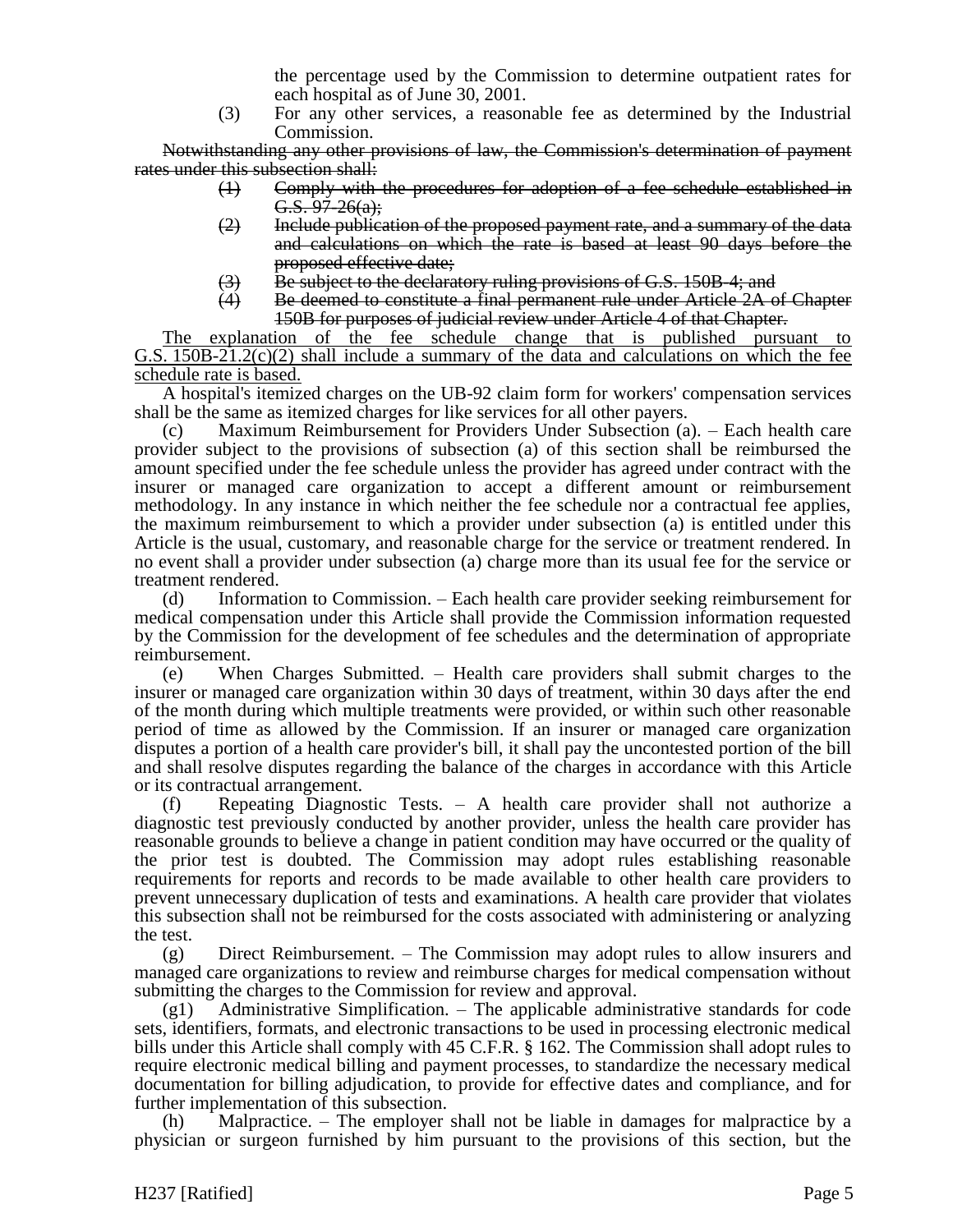consequences of any such malpractice shall be deemed part of the injury resulting from the accident, and shall be compensated for as such.

(i) Resolution of Dispute. – The employee or health care provider may apply to the Commission by motion or for a hearing to resolve any dispute regarding the payment of charges for medical compensation in accordance with this Article."

#### **SECTION 4.** G.S. 97-26.1 reads as rewritten:<br>"§ 97-26.1. Fees for medical records and rep **Fees for medical records and reports; expert witnesses, witnesses; communications with health care providers.**

The Commission may establish maximum fees for the following when related to a claim under this Article: (i) the searching, handling, copying, and mailing of medical records, (ii) the preparation of medical reports and narratives, and (iii) the presentation of expert testimony in a Commission proceeding.proceeding, and (iv) the time spent communicating with the employer or employee pursuant to G.S. 97-25.6(i)."

**SECTION 5.** G.S. 97-27(b) reads as rewritten:

"(b) In any case arising under this Article in which the employee is dissatisfied with the percentage of permanent disability as provided by G.S. 97-31 and determined by the authorized health care provider, the employee is entitled to have another examination solely on the percentage of permanent disability provided by a duly qualified physician of the employee's choosing who is licensed to practice in North Carolina, or licensed in another state if agreed to by the parties or ordered by the Commission, and designated by the employee. That physician shall be paid by the employer in the same manner as health care providers designated by the employer or the Industrial Commission are paid. The Industrial Commission must either disregard or give less weight to the opinions of the duly qualified physician chosen by the employee pursuant to this subsection on issues outside the scope of the G.S. 97-27(b) examination. No fact that is communicated to or otherwise learned by any physician who attended or examined the employee, or who was present at any examination, shall be privileged with respect to a claim before the Industrial Commission. Provided, however, that all travel expenses incurred in obtaining the examination shall be paid by the employee."

**SECTION 6.** G.S. 97-29(b) reads as rewritten:

"(b) When a claim is compensable pursuant to G.S. 97-18(b), paid without prejudice pursuant to G.S. 97-18(d), agreed by the parties pursuant to G.S. 97-82, or when a claim has been deemed compensable following a hearing pursuant to G.S. 97-84, an employee proves by a preponderance of the evidence that the employee is unable to earn the same wages the employee had earned before the injury, either in the same or other employment, the employee qualifies for temporary total disability subject to the limitations noted herein. The employee shall not be entitled to compensation pursuant to this subsection greater than 500 weeks from the date of first disability unless the employee qualifies for extended compensation under subsection (c) of this section."

**SECTION 7.** G.S. 97-32.2(a) reads as rewritten:

"(a) In a compensable claim, the employer may engage vocational rehabilitation services at any point during a claim, regardless of whether the employee has reached maximum medical improvement to include, among other services, a one-time assessment of the employee's vocational potential. potential, except vocational rehabilitation services may not be required if the employee is receiving benefits pursuant to G.S. 97-29(c) or G.S. 97-29(d). If the employee (i) has not returned to work or (ii) has returned to work earning less than seventy-five percent (75%) of the employee's average weekly wages and is receiving benefits pursuant to G.S. 97-30, the employee may request vocational rehabilitation services, including education and retraining in the North Carolina community college or university systems so long as the education and retraining are reasonably likely to substantially increase the employee's wage-earning capacity following completion of the education or retraining program. Provided, however, the seventy-five percent (75%) threshold is for the purposes of qualification for vocational rehabilitation benefits only and shall not impact a decision as to whether a job is suitable per G.S. 97-2(22). The expense of vocational rehabilitation services provided pursuant to this section shall be borne by the employer in the same manner as medical compensation."

**SECTION 8.(a)** Creation and Membership. – The Joint Legislative Committee on Workers' Compensation Insurance Coverage Compliance and Fraud Prevention and Detection (Committee) is created. The Committee shall consist of eight members to be appointed as follows: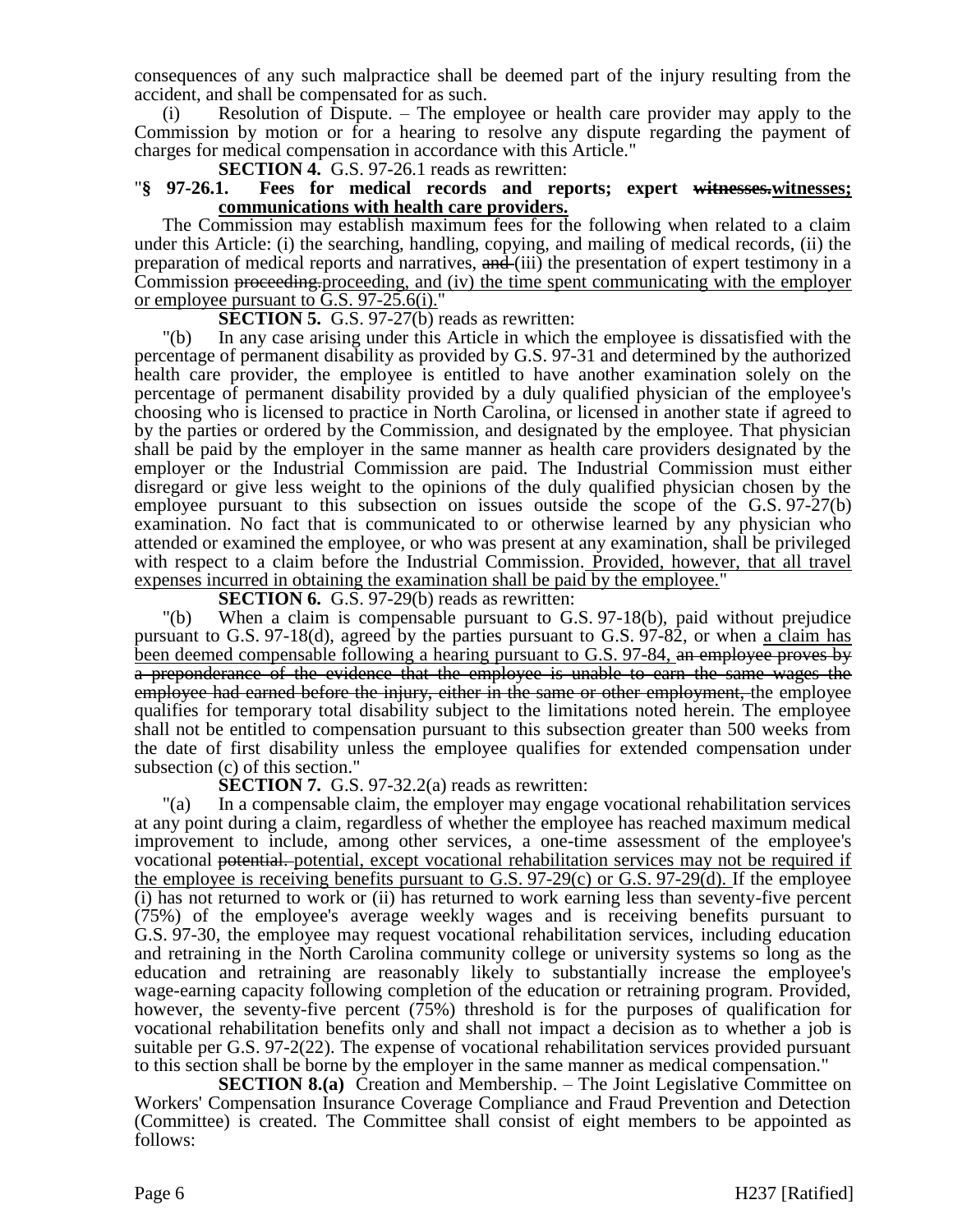- (1) Four members of the Senate appointed by the President Pro Tempore of the Senate.
- (2) Four members of the House of Representatives appointed by the Speaker of the House of Representatives.

**SECTION 8.(b)** Scope of Review. – The Committee shall:

- (1) Review the statutes relating to workers' compensation in the State to determine whether there are sufficient safeguards to ensure that employers comply with statutory requirements related to workers' compensation insurance coverage and to prevent and detect fraudulent claims before the Industrial Commission.
- (2) Examine the measures taken by the Industrial Commission relating to compliance with statutory requirements related to workers' compensation insurance coverage and to fraudulent claims to determine whether the Commission is using effectively existing powers and resources relating to employer compliance and the prevention of claims fraud.
- (3) Recommend any statutory changes necessary to improve or enhance the Industrial Commission's efforts and effectiveness in securing employer compliance with statutory requirements related to workers' compensation insurance coverage and to the prevention and detection of fraudulent workers' compensation claims.
- (4) Study any other matter related to the integrity of the workers' compensation system that the Committee deems necessary to accomplish its purpose.

**SECTION 8.(c)** A vacancy shall be filled within 30 days by the officer who made the original appointment. The President Pro Tempore of the Senate and the Speaker of the House of Representatives shall each designate a cochair of the Committee. The Committee shall meet at least once per quarter, except while the General Assembly is in regular session, and may meet at other times upon the joint call of the cochairs. A quorum of the Committee is five members. No action may be taken except by a majority vote at a meeting at which a quorum is present.

**SECTION 8.(d)** While in the discharge of its official duties, the Committee has the powers of a joint committee under G.S. 120-19 and G.S. 120-19.1 through G.S. 120-19.4. Members of the Committee receive subsistence and travel expenses as provided in G.S. 120-3.1. The Committee may contract for consultants or hire employees in accordance with G.S. 120-32.02. The Legislative Services Commission, through the Legislative Services Officer, shall assign professional staff to assist the Committee in its work. Upon the direction of the Legislative Services Commission, the Supervisors of Clerks of the Senate and of the House of Representatives shall assign clerical staff to the Committee. The expenses for clerical employees shall be borne by the Committee.

**SECTION 8.(e)** Additional Powers. – The Committee, while in discharge of official duties, shall have access to any paper or document, and may compel the attendance of any State official or employee before the Committee or secure any evidence under G.S. 120-19. In addition, G.S. 120-19.1 through G.S. 120-19.4 shall apply to the proceedings of the Committee as if it were a joint committee of the General Assembly.

**SECTION 8.(f)** Reports to Committee. – Whenever a State agency is required by law to report to the General Assembly or to any of its permanent, study, or oversight committees or subcommittees on matters affecting the workforce development system, the Department shall transmit a copy of the report to the cochairs of the Committee.

**SECTION 8.(g)** Reporting/Termination. – The Committee shall report to the 2013 General Assembly on legislation related to the integrity of the workers' compensation system, including statutory changes to strengthen the prevention and detection of workers' compensation fraud. The Committee shall terminate upon submission of its final report to the 2013 General Assembly.